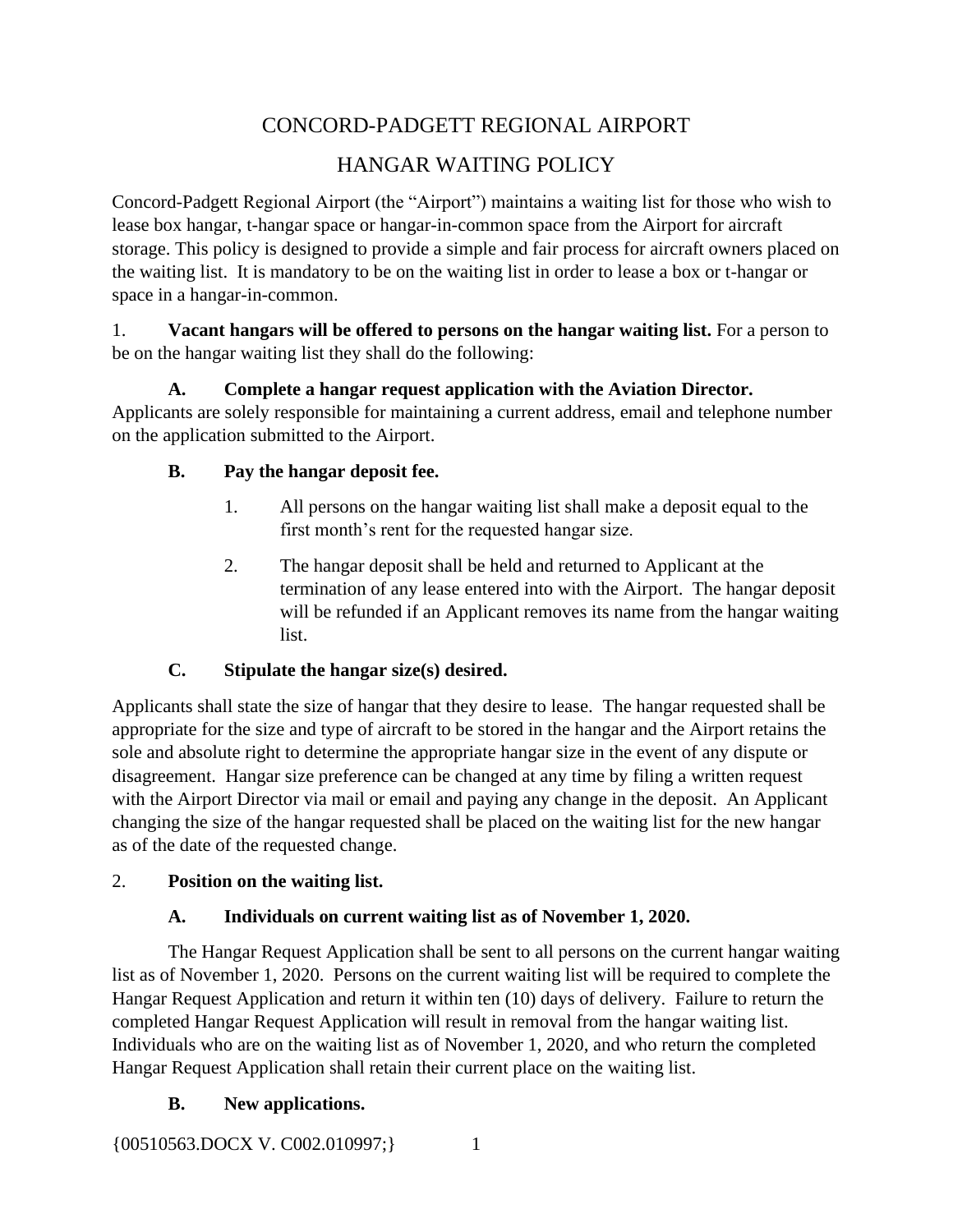Positions on the waiting list after November 1, 2020 shall be determined by the date and time the Hangar Request Application is received at the office of the Airport Director. A copy of the accepted hangar Request Application shall be provided to the applicant as a receipt.

#### **C. Exception for existing tenants.**

Applicants should be aware that existing hangar tenants who request to trade hangars within the same size category must complete a Hangar Request Application. The Airport Director shall place existing tenant applicants in the first position on the waiting list for the same size hangar. For example, a tenant applicant who currently lease an "A" size hangar but wants a different "A" size hangar will be placed at the top of the waiting list for "A" hangars. Tenant applicants are subject to the same rules with respect to notification and "Pass-Overs." If there are multiple existing tenants who request to trade hangars, then they shall be offered the opportunity to trade hangars in the order in which their Hangar Request Applications were received.

#### **D. Notification of position on waiting list.**

Whenever the top position on the waiting list is vacated the next person on the waiting list shall be notified of their position at the top of the waiting list.

#### **E. Transfer of Positions.**

Positions on the waiting list shall not be transferred, traded, assigned, gifted or sold. Any applicant found to have engaged in such activity shall have their name removed from the waiting list and shall forfeit their deposit.

## **F. Restoration to hangar waiting list.**

Any person removed from the hangar waiting list may restore their name to the bottom of the waiting list by filling out a new Hangar Request Application and paying a new hangar deposit fee.

#### 3. **Assignment of hangars.**

## **A. Hangar offers.**

When a hangar matching the size requested by the applicant becomes available an offer notification will be made by the Airport Director. Hangar offers shall be made chronologically (oldest date/time to the most recent). The hangar offer shall be made by email and by phone.

#### **B. Acceptance of offer.**

The applicant must reply in the affirmative within three (3) days of the date of the hangar offer is made to the applicant. The applicant must have an airworthy aircraft registered to the applicant in the hangar within ninety (90) days from the date the Airport Director received the applicant's acceptance of the hangar offer. Failure to have an airworthy aircraft registered to the applicant in the hangar within ninety (90) days of acceptance of the hangar offer shall result in termination of any lease or rental agreement and removal from the hangar waiting list. A person who leases a hangar for the purpose of constructing an aircraft shall begin construction of the aircraft within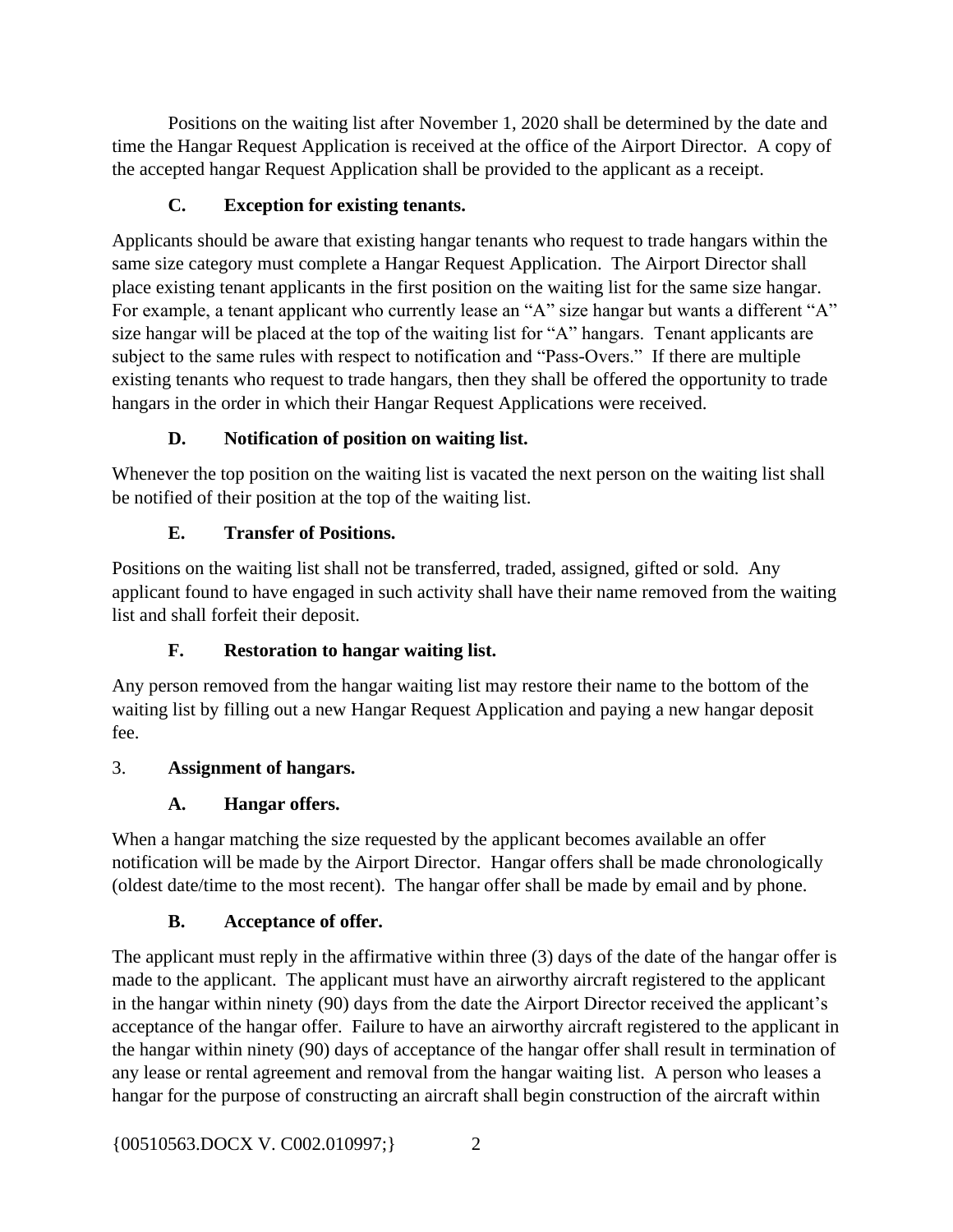thirty (30) days of entering into a lease and shall complete the construction of the aircraft within the time frames set forth in the lease agreement.

#### **C. Failure to respond of refusal of hangar offer.**

An applicant's failure to respond to the hangar offer within three (3) days of notification, the inability of the Airport Director to contact the applicant using the contact information supplied by applicant, or an applicant's refusal of the hangar offer, shall be considered a "Pass-Over" and the next person on the waiting list shall be contacted and offered the hangar. Each applicant is permitted two "Pass-Overs" for the size hangar listed on their application without losing their place on the hangar waiting list. After the third "Pass-Over" the applicant's name will be placed at the bottom of the waiting list.

#### 4. **Miscellaneous.**

A. The Airport shall apply this policy to all applicants without regard to race, color, sex, religion, national origin, or disability.

B. The Applicant agrees that it will abide by all terms and conditions of any lease agreement as well as the Rules and Regulations of the Airport. The terms of the lease shall be determined in the sole and absolute discretion of the Airport. The Airport is not under any binding obligation to enter into a lease with the Applicant and Applicant has no right to demand a lease.

C. The information supplied in the application is subject to North Carolina's Public Records Law. If there is a legislatively created exemption which makes your contact information confidential and not subject to disclosure, please state the reason:

\_\_\_\_\_\_\_\_\_\_\_\_\_\_\_\_\_\_\_\_\_\_\_\_\_\_\_\_\_\_\_\_\_\_\_\_\_\_\_\_\_\_\_\_\_\_\_\_\_\_\_\_\_\_\_\_\_\_\_\_\_\_\_\_\_\_\_\_\_\_\_\_\_\_\_\_\_.

D. The Airport reserves the absolute right at any time to unilaterally terminate or otherwise modify this policy and refund the deposit with no further rights or obligations or damages.